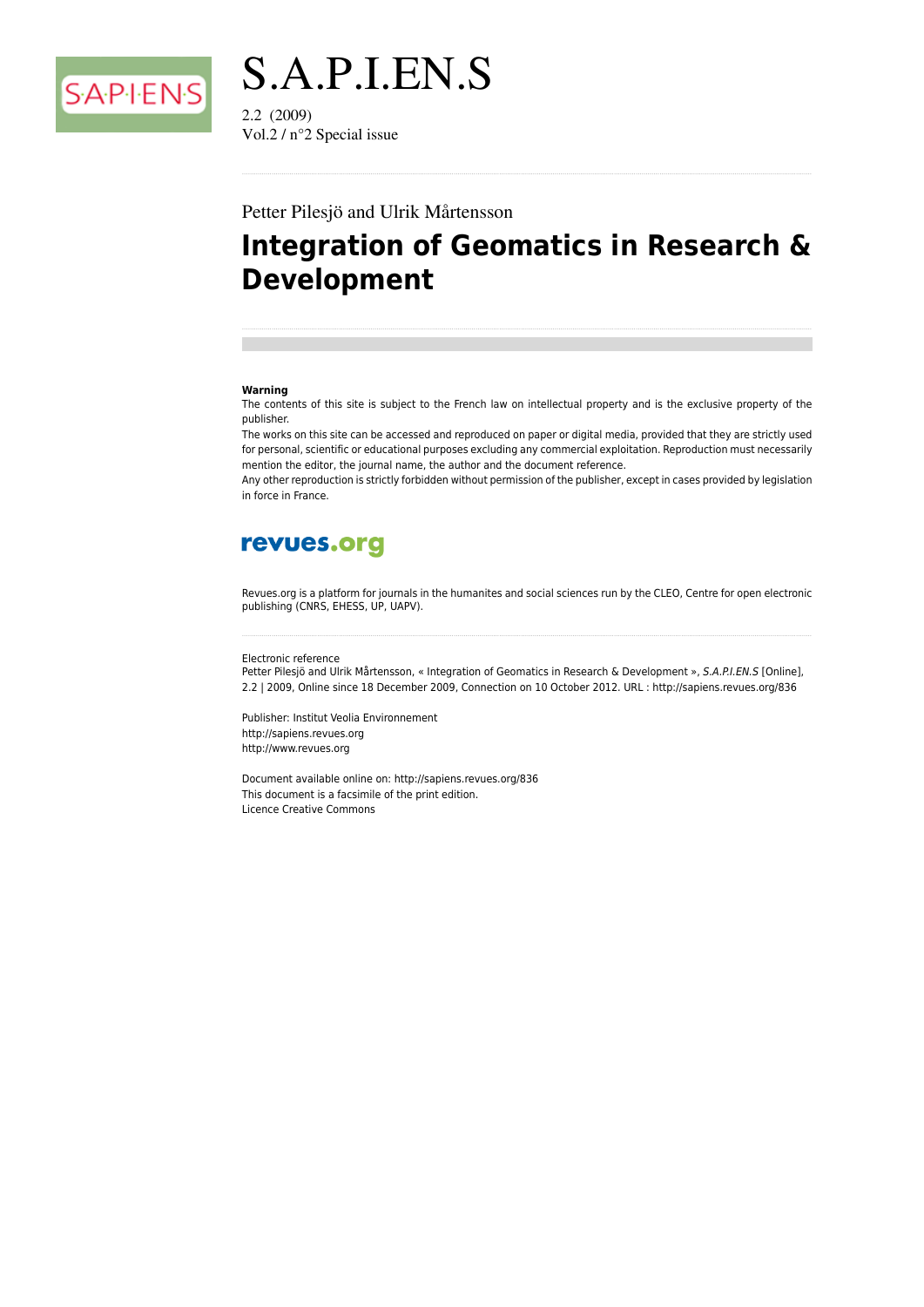Veolia Environnement

**Perspective**

# Integration of Geomatics in Research & Development

Petter Pilesjö and Ulrik Mårtensson

Lund University, GIS Centre, Sweden Correspondence to: Petter.Pilesjo@gis.lu.se



**VOLUME 2 ISSUE 3 20**

**0 9**

Abstract

' The use of Geographical Information Systems (GIS) within the society as well as in academic work has increased rapidly over the last decades. This also means that Geomatics has started to create problems in both academic and non-academic worlds. Firstly because it bridges borders that have been in place for a long time and secondly because Geomatics, or rather the basic concepts of Geomatics, is increasingly used. In the eighties it was natural that departments dealing with Geomatics were located at technical or natural faculties. Today this is not the case anymore. Spatial analysis has proven to be important in all disciplines. We can find examples of strong GIS units in e.g. humanities (archaeology, human ecology, language studies etc.), social science (human and economic geography, economy, economic history etc.) and medicine (social and occupational medicine, epidemiology etc.). This means that Geomatics is part of research in most disciplines and that many users are facing the issues that are related to the integration of Geomatics in their field. Geomatics is also used frequently in interdisciplinary settings and this also generates specific issues. In this paper some of these issues are discussed and suggestions are made how to avoid or reduce problems. The need for human capacity building, regarding the technique (including possibilities and limitations) as well as applications in "non-technical domains", low cost, accessible, data, a defined policy/strategy regarding Geomatics, as well as a well functioning unit (preferably centralized supporting other units) of Geomatics within the organisation are stressed.  $k$  te  $e$ <br>of the all  $q$ .

Keywords: Geomatic, research, development, Geographical Information Systems, society.

#### TABLE OF CONTENTS

- 1. Introduction
- 2. Spatial integration
- 3. Quantitative and qualitative integration
- 4. Capacity building for integration
- 5. License costs of integration
- 6. The data issue of integration
- 7. Geomatics evolution and parallels with similar systems
- 8. Experiences from the implementation process
- 9. Where do GIS and Geomatics belong?

Received: 10 June 2008 – Revised: 29 September 2009 – Accepted: 4 December 2009 – Published: 18 December 2009. Edited by: Sebastien Gadal – This paper has been reviewed by two anonymous referees © Author(s) 2009. This article is distributed under the Creative Commons Attribution 3.0 License.

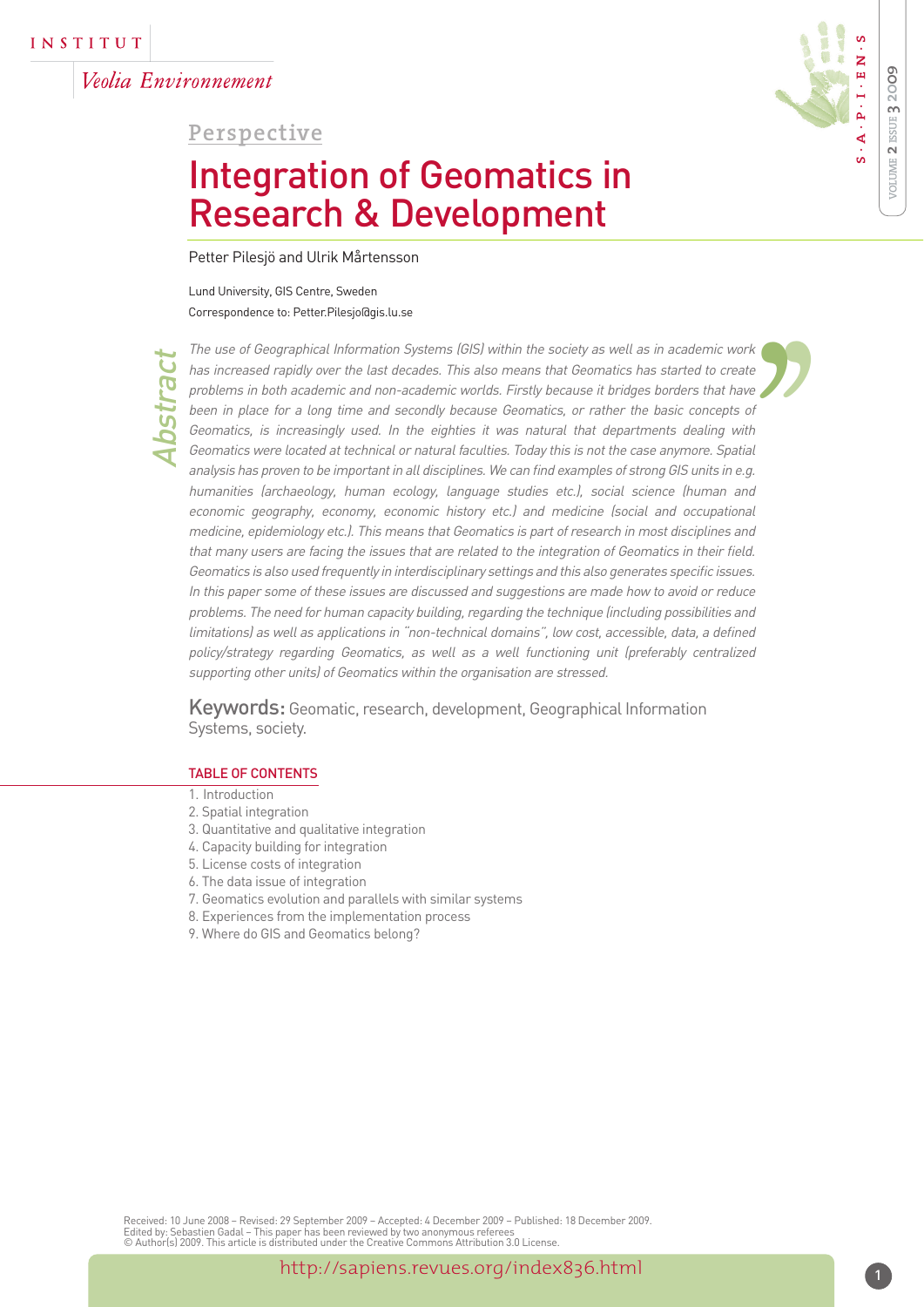### 1. INTRODUCTION

Geomatics is a wide subject, dealing with collection, storage, analysis and visualisation of geographical (spatial as well as nonspatial) data. GIS and Remote Sensing (RS) are normally considered to be parts of Geomatics. This paper is a brief summary of experiences that has been gained over the past decades, concerning implementation of new geo-technology in complex organisations. The ambition is by no means to cover all aspects of these processes. Rather it is an attempt to highlight specific parts and problems. The launching of the first Landsat satellite in 1973 was the starting point of the renewed and rapid development in the field of Geomatics we have seen over the last thirty years, as did the introduction of aerial photographs for civilian application after the Second World War. Possibilities to obtain detailed information about our environment, through the earth observation satellites, yielded increased advanced research and opened new possibilities for e.g. image processing and geodesy (see e.g. Jähne, 2004). Then, as a spin of effect, the enormous increase in the use of GIS and spatial modelling followed. From being mainly linked to remote sensing applications, GIS is today an analysis tool used in almost all disciplines. The integration of Geomatics/GIS and spatial modelling all over the society is steadily increasing, and has probably not reached its peek in a global perspective. This has to be considered as something positive and desirable.

However, rapid development and increased use also causes difficulties. Sometimes an almost blind faith in new technology occurs. People believing in the novelty (in this case GIS) have a tendency to get "too much" specialized, at the expense of well worked in and reliable methodologies. Apart from an obvious narrow mindedness this can also results in tensions. One group defends so called development, while the other one consists of traditionalists.

Another problem is the matter of status. The statement "the more high tech equipment you have the better you are" is widely spread, though not explicitly. People maybe not really believe in the new technology but sees the technology as an excuse to gather equipment for their department or unit, without really having neither knowledge nor willingness to make use of it. How many plotters and digitizing tables world wide have only been used a few times, or never, and how many computers have only been used for Internet surfing and playing games?

These difficulties with the technological development have also yielded a counter-reaction. We have seen many examples of research councils and donors that, in a way that looks deliberate, have made it more or less impossible to integrate e.g. Geomatics in "non-traditional" fields. Hopefully this has been because of calculated risks for less successful projects, and not reactionary thinking. However, sometimes we have reasons to doubt this.

In the text below we briefly discuss the above-mentioned problems as well as trends in the integration of Geomatics, in the developing as well as in the so called developed World.

### 2. SPATIAL INTEGRATION

Spatial modelling and visualisation are, and have always been, important in most parts of society, outside as well as within the academic disciplines. Maps have been used to analyse spatial and temporal trends and relationships, as well as visualising states and analysis results. The use of the spatial dimensions has of course varied in amount and quality, between as well as within subjects and disciplines.

By the increasing development of Geomatics, offering userfriendly tools to document, analyse and visualise data and processes, possibilities to widen as well as deepen the spatial integration in less technical disciplines have evolved. We have seen both good and bad examples of this integration and often a wish for rapid technological development has jeopardized the scientific/practical aim of the implementation in different projects that the authors have had contact with in Africa and Asia, particularly during the beginning of GIS implementation, from 1985 and up to around 2000 (e.g. EIS Africa, 2001 and IJGIS, 1991).

#### 3. QUANTITATIVE AND QUALITATIVE INTEGRATION

In most general textbooks GIS is claimed to be an integrative tool between quantitative and qualitative research methods (Eklundh & Harrie, 2008). Qualitative data like text documents, audio and video is said to be easily integrated in a GIS that is quantitative in its nature (Chrisman, 1996). All users, independently of background, should be able to use user-friendly GIS software as a general tool for data storage, analysis and visualisation.

The above-mentioned statement has showed to be at least partly wrong, because of technological reasons as well as methodological ones (Parks, 1993). The software is still far to complex and complicated for people not used to work with digital data. The struggle to make it user-friendly counteracts the wish to make GIS more comprehensive, including more and more functionalities and data types. One example of a very user friendly and widely used application is the GOOGLE Earth and Map family software that is available to everybody and very easy to use. However, the functionality is limited and the main purpose is to visualise data in different formats.

The methodological difficulties are maybe even more problematic. Today computer software cannot easily offer the same possibilities as non-digital analogue qualitative analysis. Examples are analysis of interview material, where parts of/statements in interviews are grouped, and detailed analysis of in-depth interviews, where a better overview (e.g. by using paper slips on a table) than a standard GIS program offers is needed. A classical example of this is the cadastre and land titling systems, where despite the fact that very modern technology is used and high quality maps produced, integration of e.g. legal and economic aspects permitting the authorities to solve the land titling problems is difficult (de Soto, 2000).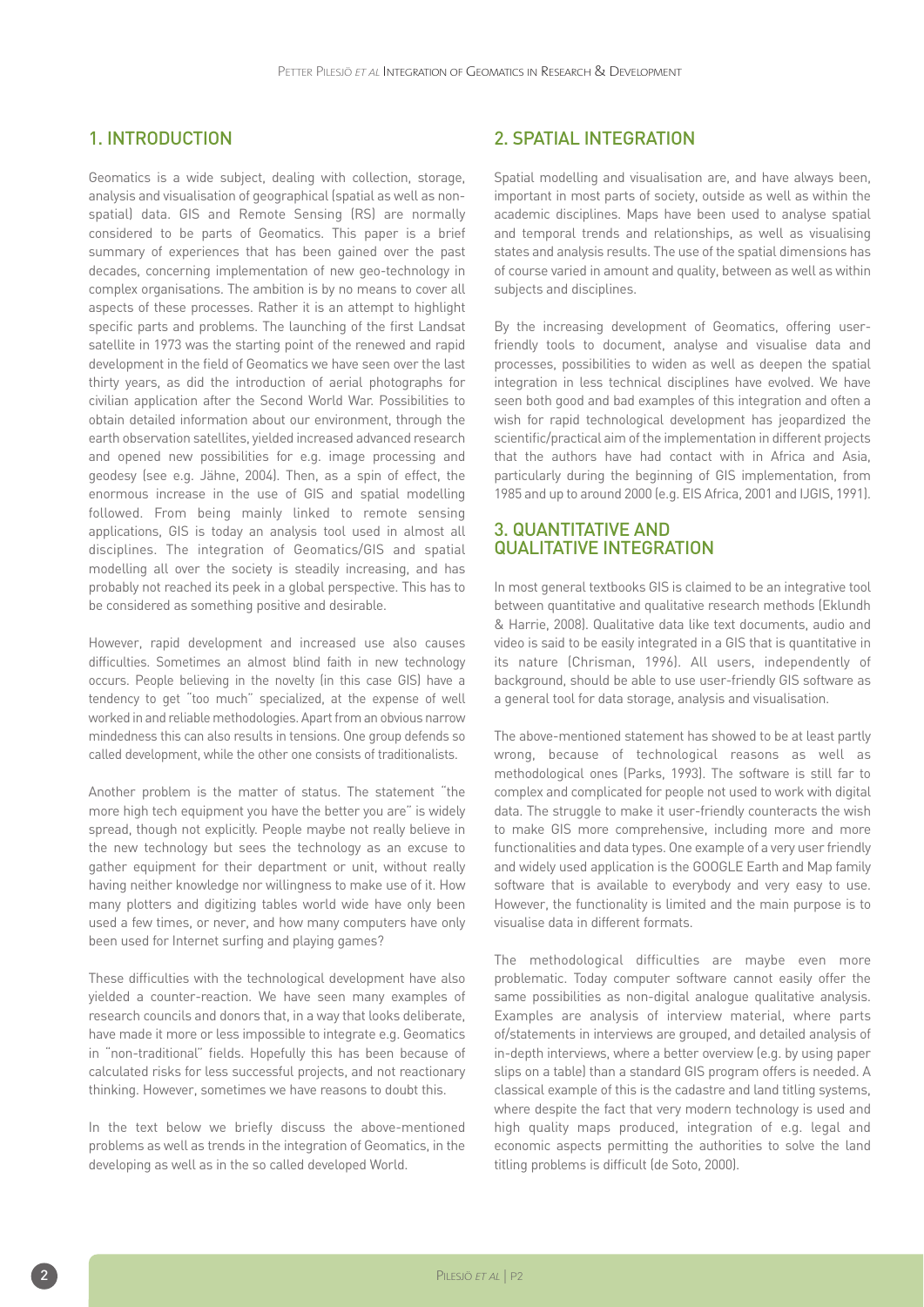

In the foreseeable future GIS will be mainly used as a quantitative analysis tool, but also for storage of qualitative data. The added value of geo-coded data is as important for qualitative as quantitative research and applications. Well organised databases where many types of data can be imported, organised, edited, retrieved and visualised will maybe constitute the most important integrative achievement within the field of Geomatics the next decades.

# 4. CAPACITY BUILDING FOR INTEGRATION

Probably the main problem hindering a sound integration of Geomatics is the lack of human capacity and knowledge about Geomatics. Capacity building has been driven with the technology in focus, e.g. on hardware and software, but often neglecting basic principles of Geomatics, Geography and spatial data concepts. In many countries there is also a cadre of self-taught "geomaticians" that know how to solve a specific problem but has no overall vision or understanding of the larger context (one example is France, Gadal, 2007). Even if software packages get more and more user-friendly, a deeper understanding of space and time is needed for a successful integration. If accepting this, then we can ask ourselves the question: Is it more appropriate to train a spatial modeller in the relevant, traditionally nontechnological, subject (e.g. economy or archaeology), or should we train a person familiar with the subject in spatial thinking and modelling? Of course the answer is related to the extension of the use of the new technology. Limited use/integration implies training of old staff, while extensive use/integration implies employment of new staff.

## 5. LICENSE COSTS OF INTEGRATION

Licence costs are severe obstacles to integration of new techniques and software in all disciplines when it comes to advanced use and users, e.g. a full license for ESRI GIS products costs more than 30000 USD. Neither private, governmental and non-governmental organisations, nor universities, normally can afford huge extra expenditures due to purchase of software if they are not very specialised in the use of Geomatics, and this is a threat for implementation and spreading. Often new users face only two alternatives: To not implement the new technology or use illegal copies of needed software. Even if it is not official, we know that many users in the world are running on illegal copies of e.g. ArcGIS. It is a well known fact that software piracy is widespread in large portions in the world, and few measures to stop it have proven to be efficient. Rather, the more protected a software is, the more glorious is it to crack it.

Is the solution to lower the prizes of software? This is probably impossible, at least if we mean general reductions and not "once in a while bargains". More promising is the increased development and use of open source software and free ware. Not least at the universities we have seen an increased demand of GIS/Geomatics courses focusing on free software. Most probably this demand reflects the market, indicating that governmental as well as private organisations now judge non-commercial software to be good and user-friendly enough to be used professionally. This is very promising, and yields faster software development and is probably a reason behind lower prices of commercial software (see e.g. Gadish, 2004). The development of available freeware, not only in the Geomatics sector, is mainly done by the user community. When the phenomena of user developed software first occurred, many people were thinking that this was only for a very small and restricted community of computer specialists, but development has proven that this was wrong. Today e.g. Microsoft is facing competition regarding both their Operation System (where LINUX has evolved to be an OS used even in big organisations) and for their office package where free versions of text handling, spreadsheet, presentation tools, etc are available as freeware.

## 6. THE DATA ISSUE OF INTEGRATION

Everybody involved in implementation of Geomatics projects also agree that the success is depending very heavily on the availability of data for a certain application. It is a well known fact that data availability is good in some parts of the world, at a price or not, and not so good in other parts. Generally the data that is needed to drive applications within the field of Geomatics is expensive and hard to get. Looking on the world market, it is obvious that data availability and prices for data are inversely related, that is, when availability increase, prices decrease. A particular problem with data in developing countries is that data collection historically (during the last 40-50 years—normally since "independence day") to a large extent has been more or less driven by donor organisations from the former colonial powers, each using their own national consultants and companies, creating confusion concerning classifications systems, data standards, etc.

As well as the other factors mentioned above, availability and pricing of data have a strong influence on importance of Geomatics in the development and research activities and on the integration of Geomatics in society. Difficulties in accessing data at reasonable prices definitely hampers the development of systems that are efficient for maintaining the long term development goals set up by governments and organisations all over the world (Cho, 2005). When authorities have collected and maintained data, which is normally expensive, and their information is to be used for development and research, it is in many cases impossible to ask for full cost recovery prices that cover the full production costs. Data MUST be made available to the users at a cost that is reasonable, and it MUST be possible also for economically weak users to access data if the integration of Geomatics in society should be successful.

### 7. GEOMATICS EVOLUTION AND PARALLELS WITH SIMILAR SYSTEMS

The last decade's evolution of Geomatics is not the first example in history of how new spatial technology and its applications attract very strong interest. Within the field of environmental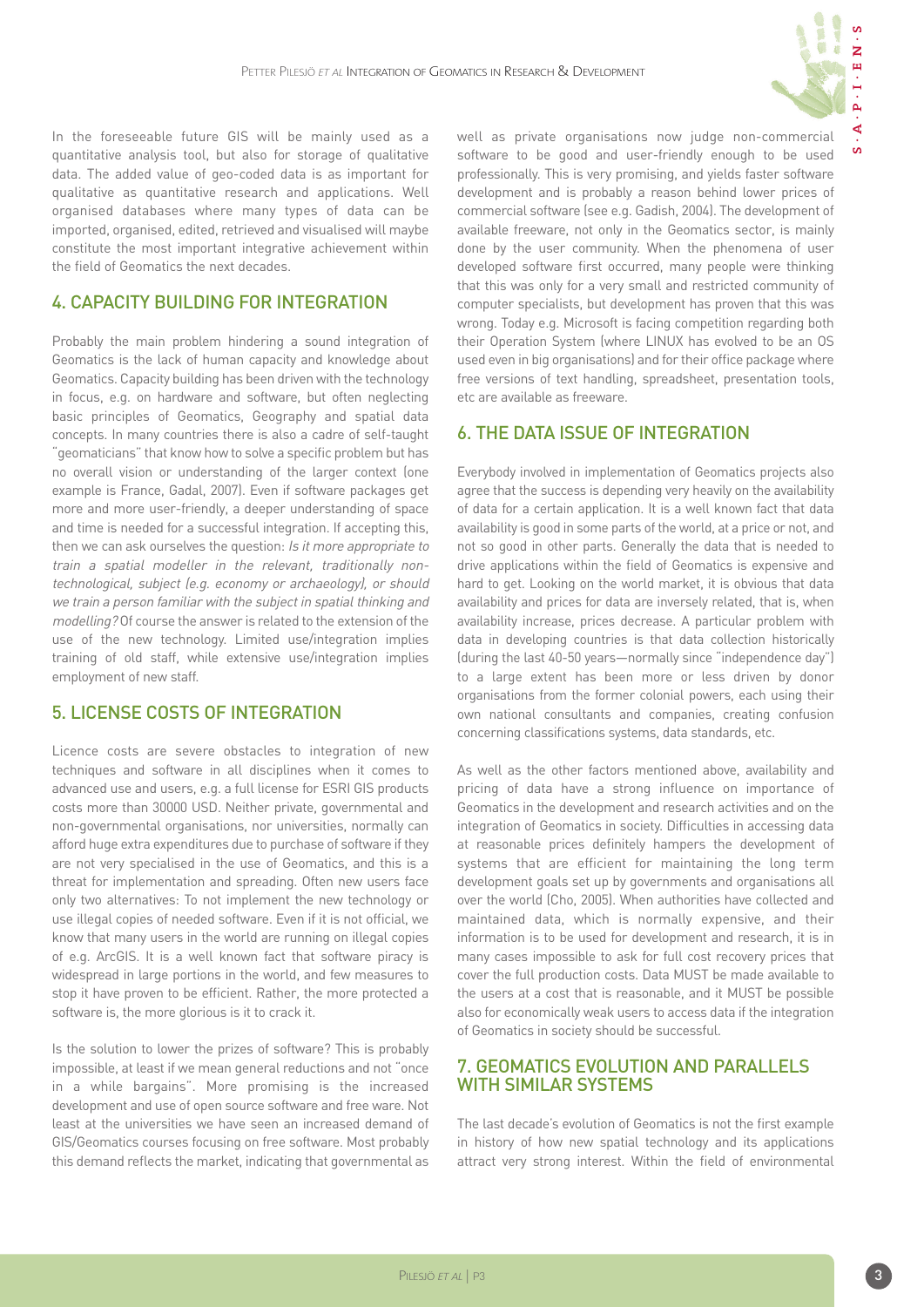management there has been at least two precedents—the Remote Sensing (RS, implying satellite sensor based remote sensing) and the Geographical Information System (GIS) boomed some thirty five and twenty years ago respectively—like the boom of the "modern" Geomatics we have seen in the 2000's.

As mentioned above the RS started out as a "fantastic" tool that was though to be the solution to virtually any type of problem, and research grants and project funding were more or less guaranteed if the applicants included remote sensing, particularly computerised image classification, in the application. The general belief that all types of features, objects and even processes, could be mapped by applying RS-technique was very strong and resulted in many misunderstandings. Over time (and by the process of immense failure due to over-estimation of the capabilities) remote sensing was "scaled down" to realistic dimensions and is at present a commonly deployed tool in many different disciplines. The technique has evolved from being the latest "talk of the town" concept advocated by scientists, developers, planners and international donor organisations to an ordinary and normal tool that is adopted with precaution and prudence whenever judged useful.

Exactly the same development can be seen with the arrival of the GIS (that actually is older than digital RS—as a concept it was used in Canada already in 1960's (Goodchild, 1993), and even before that, in the 1950s', Swedish meteorologists produced weather maps using computers (Geographical Information Systems, 1999). In the beginning many researchers were using GIS in their project plans, more or less being guaranteed funding while doing so. Very soon GIS implementation projects, GIS agencies, GIS units, etc, popped up in every street corner of the virtual highways beginning to take over more and more of the inter-human communication. Within the GIS concept, new ones where invented, e.g. Geographical Information Technology (GIT), Geographical Information Tools (also GIT!), Geographical Information Assessment (GIA), Environmental Information System (EIS), Planning information Systems (PIS), and so on ad nauseam. Similar to the RS development, the usefulness of the tool was overestimated and particularly the effort needed to construct databases to run the GIS was heavily underestimated. But, since many people involved in the promotion and development of RS also were involved in GIS implementation, a certain level of precaution and realism was present from the very beginning. Today, the use of GIS has become an inevitable component in many types of planning, assessment and management operations.

#### 8. EXPERIENCES FROM THE IMPLEMENTATION PROCESS

Several studies of implementation of new geo-technology have been conducted over the past years, particularly during the period 1990-2000 (see e.g. Singh, 2005; Birks et al., 2003; EIS Africa 2001; Campbell, 1992, IJGIS, 1991; Croswell, 1989). One of the more interesting is a World Bank evaluation of the

implementation of Environmental Information Systems (EIS) in Sub Saharan Africa 2001, since it compares the processes in five different countries (Environmental Information Systems Development in Sub-Saharan Africa, 2001). The project pointed to several key factors of success for the implementation, and several possible manors to achieve a successful implementation process. Of major importance is the framework in which the system operates. The main issues pointed out by the final report from the project are:

- Systems do not work (operationally) if they are not part of a policy that is truly implemented and used in active operations
- Data holdings, data producers and other stakeholders must be involved in the implementation process and the communication, data standardisation and data harmonisation processes co-ordinated among them. Mandates of different stakeholders are also important
- Indicators, measurements, threshold values, etc. must be defined and commonly agreed upon if the system shall become operational
- It is more important to think wide and include as many stakeholders as possible than to advance quickly in the design and implementation of systems to assure maximum flexibility and multiple uses
- Educated staff is a very important resource and special attention must be paid to keep trained staff in the organisation
- Timing of different steps in the implementation process is very important

The project also considered that a major reason to failure before about 1995 is the fact that these projects to a very large extent where donor driven, with little or no influence and control exerted by national governments and professionals. After 1995, national influence and the consciousness of national professionals increased and projects started to become more driven by the needs of local authorities. This has meant that the ownership and operation of the databases become logically parts of the local organisations. Failure may still occur due to lack of built-in sustainability in the implementation projects and processes. Awareness of this phenomenon is important when attempting to build new structures and systems, since there are many similarities between the efforts in the past and the efforts to come in the future.

Our experiences gained over the last decades show that many implementation efforts have had less than expected success and some even complete failures. Examples from Universities (Makerere, Uganda and Kalanyia, Sri Lanka) governmental organisations (General Organisation of Physical Planning, Egypt, Ministry of Environment, Thailand, National Agriculture and Forestry Institute in Lao PDR, Eslövs kommun and Höganäs kommun in Sweden) where the authors have been active demonstrate this (see also Birks et al., 2003, EIS Africa 2001; IJGIS, 1991). RS centres and GIS facilities have been built around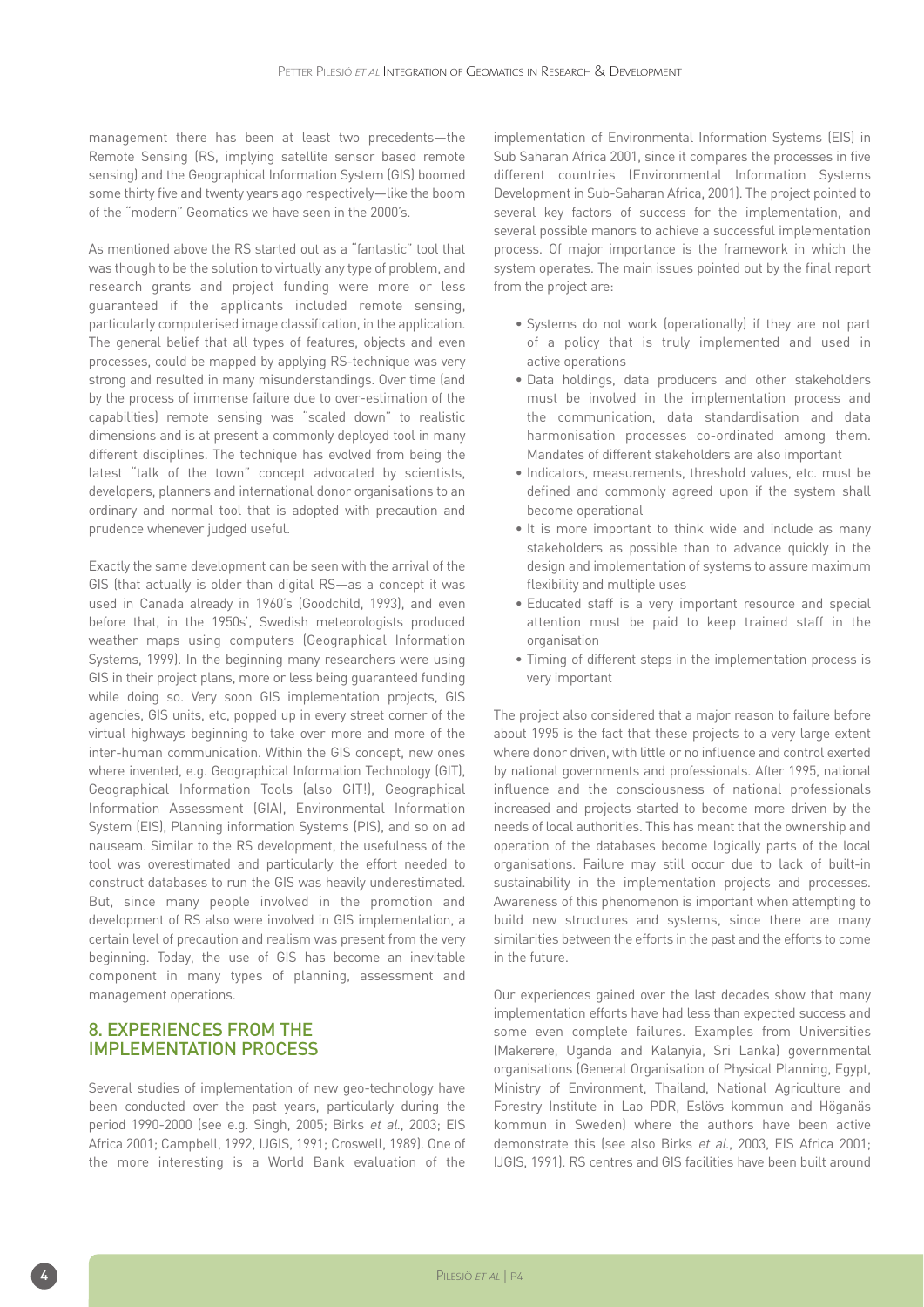application projects, huge databases have been assembled and naturally large amount of time and money has been invested in these projects. Such projects generally worked very well initially. Often focus was on data collection activities, database construction, etc. to build knowledge about an area or region. But when the initial phase was completed, many databases have not been used as intended and eventually many of them slowly become out-dated and useless, as was the case in the examples cited above. However, in most cases the situation today is significantly improved due to a second or third "wave" of implementation efforts (something that is visible when comparing EIS Africa, 2001 and IJGIS, 1991).

One conclusion referring to the discussion above is that it is very important to revise experiences gained in different parts of the world when designing and integrating Geomatics in an organisation. An obvious question to ask here is if there are any differences in the fundamental concepts of Geomatics between continents, between rich and poor, between different language and culture groups (see as an example UNHABITAT, 2005). The answer is basically no – there are not any differences between different parts of the world and the problems are very much the same, weather you are trying to implement a strategy in an OECD country municipality or in a municipality outside these countries, and the reason for this is that most people recognise that the main issues when introducing new technology are related to the institutional and organisational aspects (see Singh, 2005; Campbell, 1992), that are likely to be of similar character independently of country and also development level.

### 9. WHERE DO GIS AND GEOMATICS BELONG?

As mentioned above the use of Geomatics within the society as well as in academic work has increased rapidly over the last decades. This also means that Geomatics has started to create problems in both academic and non-academic worlds. Firstly because it bridges borders that have been in place for a long time and secondly because Geomatics, or rather the basic concepts of Geomatics, is increasingly used. In the eighties it was natural that departments dealing with Geomatics were located at technical or natural faculties. Today it is not at all evident that it is only technical departments that should be dealing with Geomatics. It is found in most departments, since spatial analysis has proven to be important in all disciplines. At the authors' home university, Lund University in Sweden, we can find examples of strong GIS units in e.g. humanities (archaeology), social science (human and economic geography and economic history) and medicine (social and occupational medicine).

Even if the need of GIS in different disciplines is obvious, the diversity can sometimes cause difficulties. One thing is that small units have less strength, e.g. few staff members make the unit vulnerable if someone changes position, less capacity to develop projects and applications, etc. If we consider GIS and Geomatics as a discipline or subject it is questionable to "spread it out" over the university. A discipline should normally be linked to a department or part of department and it is not advisable to have two or more units at a university (or in any organisation) working with the same subject. This will create confusion and internal competition, most probably resulting in a strengthened unit at one position (or faculty) in the organisation and weakened units at other. This in turn can lead to diminution or possibly removal of spatial modelling competence at the parts hosting the weakened units. We have seen examples of the latter, where faculties active in Geomatics totally have changed their methodological direction due to internal competition. This definitely obstructs innovative research and development. On the other hand, if spatial analysis/GIS and Geomatics are strongly linked to only one faculty it is difficult to spread the use of the techniques to other departments within the university or organisation.

The solution can be to consider GIS and Geomatics as techniques/tools for documentation and modelling in space and time. However this definition is heavily opposed by geographers, surveyors and other specialists involved in development of the tools. A technical tool or method does not belong to a certain faculty or subject, but can be used by all disciplines if needed. Initially in this paper we are talking about the interdisciplinarity of Geomatics and how it can be used by people from different faculties. This is a very important issue and we are strongly in favour of using Geomatics as a tool that is not directly linked to a certain department or unit. It should be regarded as an interdisciplinary tool that could be used by all disciplines. We recommend a "centralized" unit serving the rest of the organisation. The use should be free and no costs involved. There should be no competition and nobody should be feeling inconvenient by the use. But is this possible? Well, at least it is not easy. There is still a lot of competition in WHO is going to be the host or seat of the Geomatics centre, GIS centre, etc, since the development of a centre will generate more jobs at that department, investments in hardware and maybe better salary and status for the staff.

Guidance is needed to facilitate the use of the tool. One of the main tasks of the central unit of GIS/Geomatics is to support the whole university (organisation) in the same sense as most organisations has an IT support unit. Then there could be a Geomatics support unit operating in the same manner. To avoid competition and increase accessibility the Geomatics unit could be affiliated to a faculty, but it must then be very clearly stated that a main mission for the unit should be to encourage and guide other units in the use of the techniques. Another possibility is to create a central unit, not directly connected to any particular faculty, responsible for the implementation of GIS and Geomatics in non-traditional subjects. The latter alternative should not prevent other faculties and departments to develop teaching and research in the field of Geomatics, and is thus to be preferred for universities and research organisations. A similar construction will probably be the most efficient for any other type of organisation as well, such as ministries, municipalities and larger private companies having applications that use GIS and Geomatics.